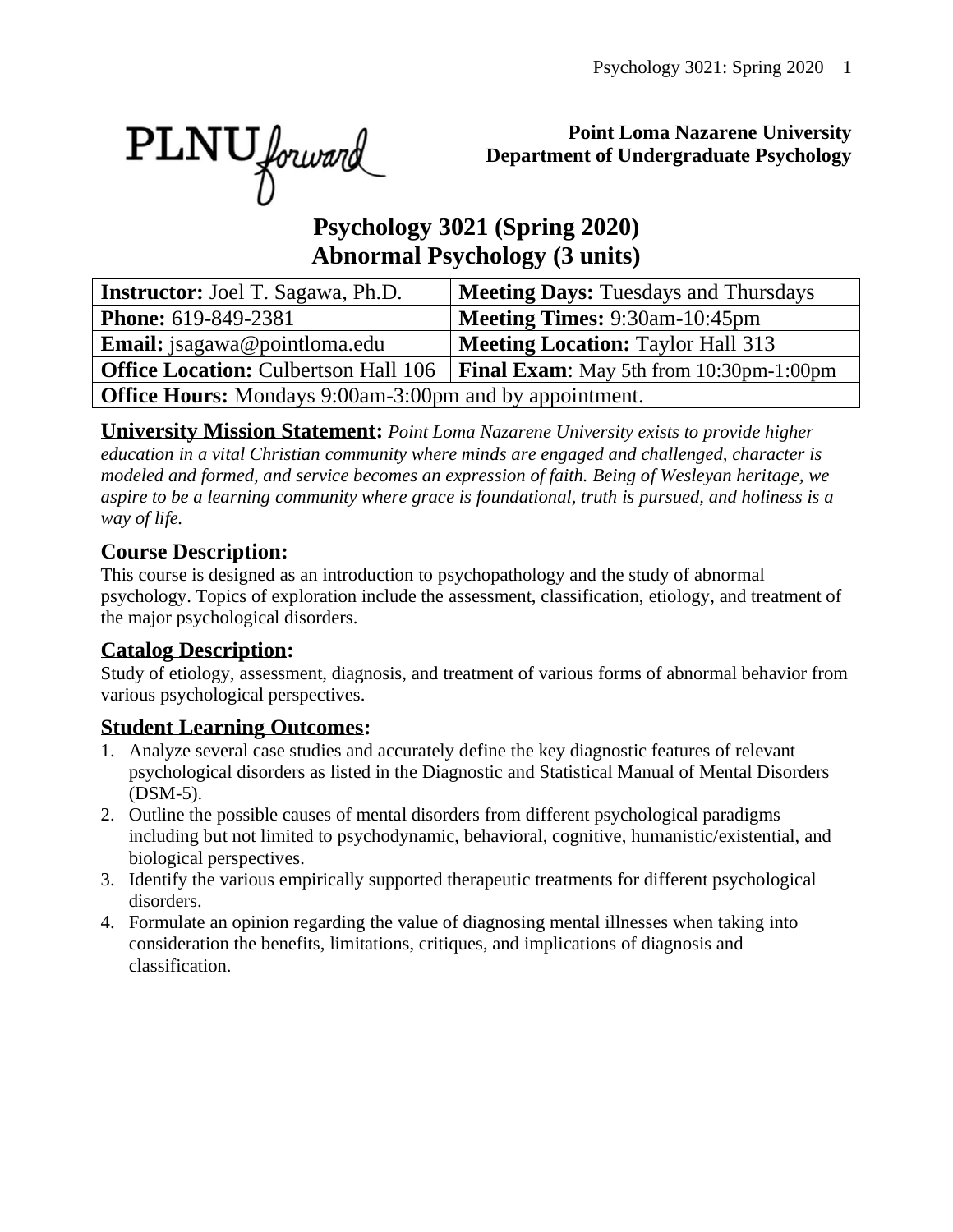# **Course Texts (Required):**

Comer, R.J. (2016). *Fundamentals of Abnormal Psychology – 8th edition*. New York: Worth Publishers.

American Psychiatric Association. (2013). *Desk Reference to the Diagnostic and Statistical Manual of Mental Disorders - 5th edition*. Arlington, VA: American Psychiatric Publishing.

### **Course Texts (Recommended):**

American Psychiatric Association (2014). *DSM-5 Clinical Cases.* Arlington, VA: American Psychiatric Publishing.

# **Course Requirements:**

- 1. Participation: In-class participation is required and is figured into your final grade.
- 2. Reading Quizzes: Students are expected to read the assigned texts before class. There will be a total of 11 multiple-choice quizzes throughout the semester. Each quiz will consist of 10 multiple-choice questions. Students are allowed to drop 1 quiz score.
- 3. Case Studies: There will be a total of 7 case studies due throughout the semester. Descriptions of all case studies and grading rubrics are listed online.
- 4. Response Papers: There will be a total of 3 one-page response papers due throughout the semester. Descriptions of all response papers and grading rubrics are listed online.
- 5. Exams: There are a total of three exams throughout the semester. Exam 1 and Exam 2 will each consist of 50 questions. The final exam will be cumulative and will consist of 90 multiple choice questions as well as a final case study.

# **Grading:**

| Participation: (100 pts) 20%<br>Quizzes: $(100 \text{ pts}) 20\%$<br>Response Papers & Case Studies: (100 pts) 20% |           |                  |       |     |                   |             | Exams $1 \& 2$ : (100 pts) 20%       |                       |       |     |                 |
|--------------------------------------------------------------------------------------------------------------------|-----------|------------------|-------|-----|-------------------|-------------|--------------------------------------|-----------------------|-------|-----|-----------------|
|                                                                                                                    |           |                  |       |     |                   |             | Final Exam: $(100 \text{ pts}) 20\%$ |                       |       |     |                 |
|                                                                                                                    |           |                  |       |     |                   |             |                                      | Total: (500 pts) 100% |       |     |                 |
|                                                                                                                    |           | Percentage Score |       |     |                   |             |                                      |                       |       |     |                 |
| $\mathbf{A}$                                                                                                       |           | $= 93 - 100\%$   | $B+$  | $=$ | 88-89%            | $C_{\pm}$   |                                      | $= 77 - 79\%$         | $1+$  |     | $= 62-64\%$     |
|                                                                                                                    |           | $A - = 90-92\%$  | B     | $=$ | 84-87%            | $\mathbf C$ |                                      | $= 70 - 76\%$         | D     |     | $= 55-61\%$     |
|                                                                                                                    |           |                  | $B -$ | $=$ | 80-83%            | $C_{\tau}$  |                                      | $= 65-69\%$           | $D-$  |     | $= 50-54\%$     |
|                                                                                                                    |           |                  |       |     |                   |             |                                      |                       | F     |     | $=$ Below 50%   |
|                                                                                                                    | Z Score   |                  |       |     |                   |             |                                      |                       |       |     |                 |
|                                                                                                                    |           | $A = 1.33$       | $B+$  | $=$ | 0.67              | $C_{\pm}$   |                                      | $= -0.33$             | $D+$  |     | $=$ -1.67       |
|                                                                                                                    | $A - = 1$ |                  | B.    |     | $= 0.33$          | $\mathbf C$ |                                      | $= -1$                | D     | $=$ | $-2$            |
|                                                                                                                    |           |                  | $B-$  | $=$ | $\hspace{0.6cm}0$ | $C$ -       |                                      | $= -1.33$             | $D$ - |     | $= -2.33$       |
|                                                                                                                    |           |                  |       |     |                   |             |                                      |                       | F     |     | $=$ Below -2.33 |

# **Course Policies:**

- 1. Attendance: Students may choose to miss a total of 3 classes for any reason throughout the semester. However, students risk being de-enrolled in the event that they miss 4 classes or more (i.e., if absences exceed 20 percent of class meetings).
- 2. Exams and Quizzes: There will be no make-ups for any exam or quiz without prior permission from the instructor.
- 3. Papers: All papers are to be computer generated, 10-12 font, double or single spaced, referenced using APA style.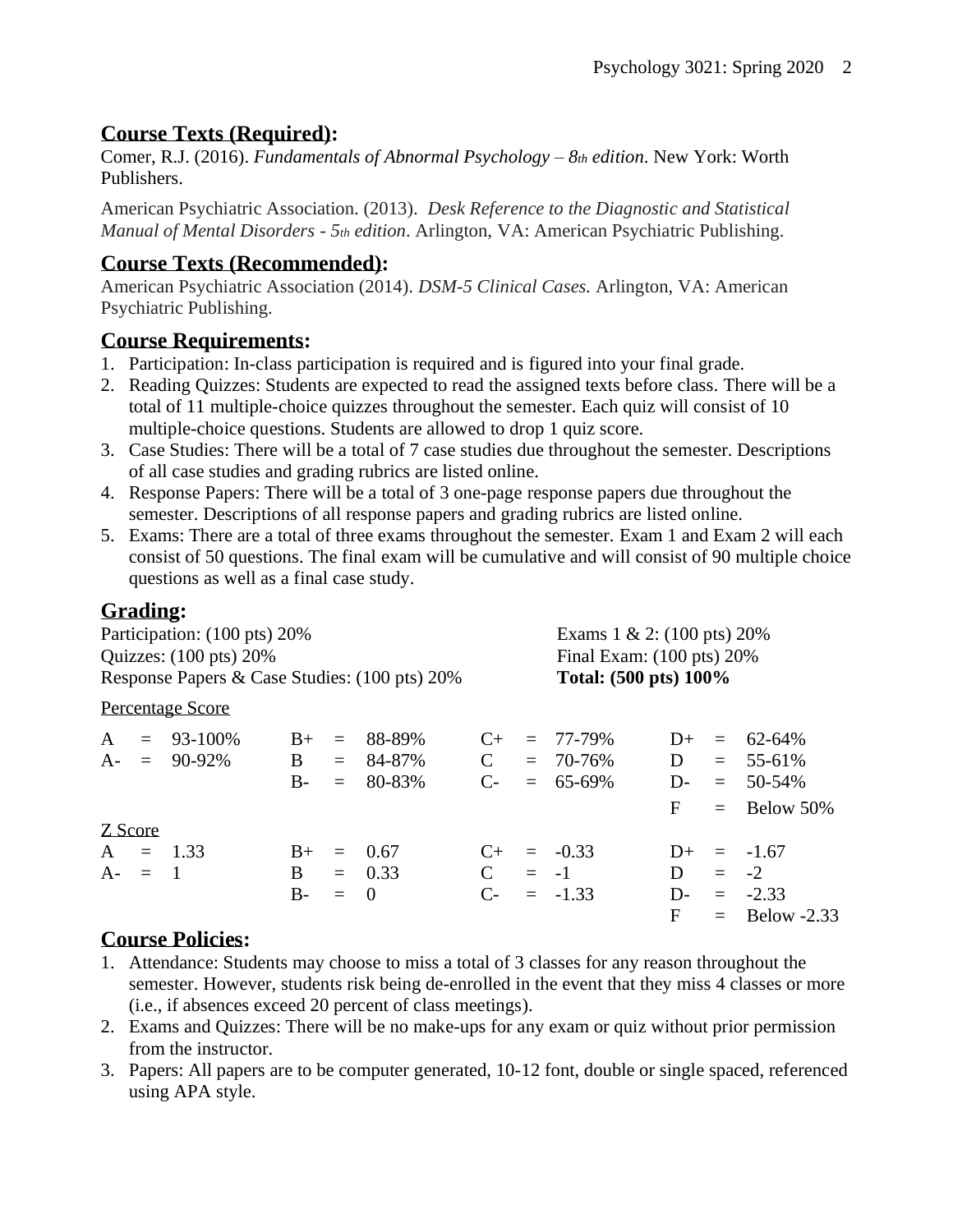#### **Final Examination Policy:**

Successful completion of this class requires taking the final examination on its scheduled day. The [Final Exam Schedule](http://www.pointloma.edu/experience/academics/class-schedules) is available online.

### **Attendance and Participation Policy:**

Regular and punctual attendance at all classes is considered essential to optimum academic achievement. If the student is absent for more than 10 percent of class meetings, the faculty member can file a written report which may result in de-enrollment. If the absences exceed 20 percent, the student may be de-enrolled without notice until the university drop date or, after that date, receive the appropriate grade for their work and participation. A complete description of the [Academic](https://catalog.pointloma.edu/content.php?catoid=18&navoid=1278#Class_Attendance)  [Policies](https://catalog.pointloma.edu/content.php?catoid=18&navoid=1278#Class_Attendance) can be found in the Undergraduate Academic Catalog.

### **Course Credit Hour Information:**

Following the [PLNU Credit Hour Policy,](http://catalog.pointloma.edu/content.php?catoid=18&navoid=1278#Credit_Hour_Definition) to meet the identified student learning outcomes of this course, the expectations are that this 3 unit course, delivered over a 15 week semester will approximate 3 hours/week classroom or direct faculty instruction. In addition, out of class student work will approximate a minimum of 6 hours each week. Specific details about how the class meets the credit hour requirement can be provided upon request.

### **FERPA Policy:**

In compliance with federal law, neither your PLNU student ID nor your social security number will be used in publicly posted grades or returned sets of assignments without your written permission. In addition, in compliance with **FERPA** policy, you will be the only person given information about your progress in this class unless you have designated others to receive it in the "Information Release" section of the student portal.

#### **Academic Honesty Policy:**

Students should demonstrate academic honesty by doing original work and by giving appropriate credit to the ideas of others. Academic dishonesty is the act of presenting information, ideas, and/or concepts as one's own when in reality they are the results of another person's creativity and effort. A faculty member who believes a situation involving academic dishonesty has been detected may assign a failing grade for that assignment or examination, or, depending on the seriousness of the offense, for the course. Faculty will follow and students may appeal using the procedures in the University Catalog. See the **Academic Policies** for definitions of kinds of academic dishonesty and for further policy information.

### **Copyright Policy:**

Point Loma Nazarene University, as a non-profit educational institution, is entitled by law to use materials protected by US Copyright Act for classroom education. Any use of those materials outside of the class may violate the law. More information on the [PLNU Copyright Policy](http://libguides.pointloma.edu/content.php?pid=203591&sid=1700398) can be found online.

#### **Use of Library:**

This course may require students to complete course assignments using resources available from the University Libraries. [Research Guides](http://libguides.pointloma.edu/ResearchGuides) and assistance for this course are available online.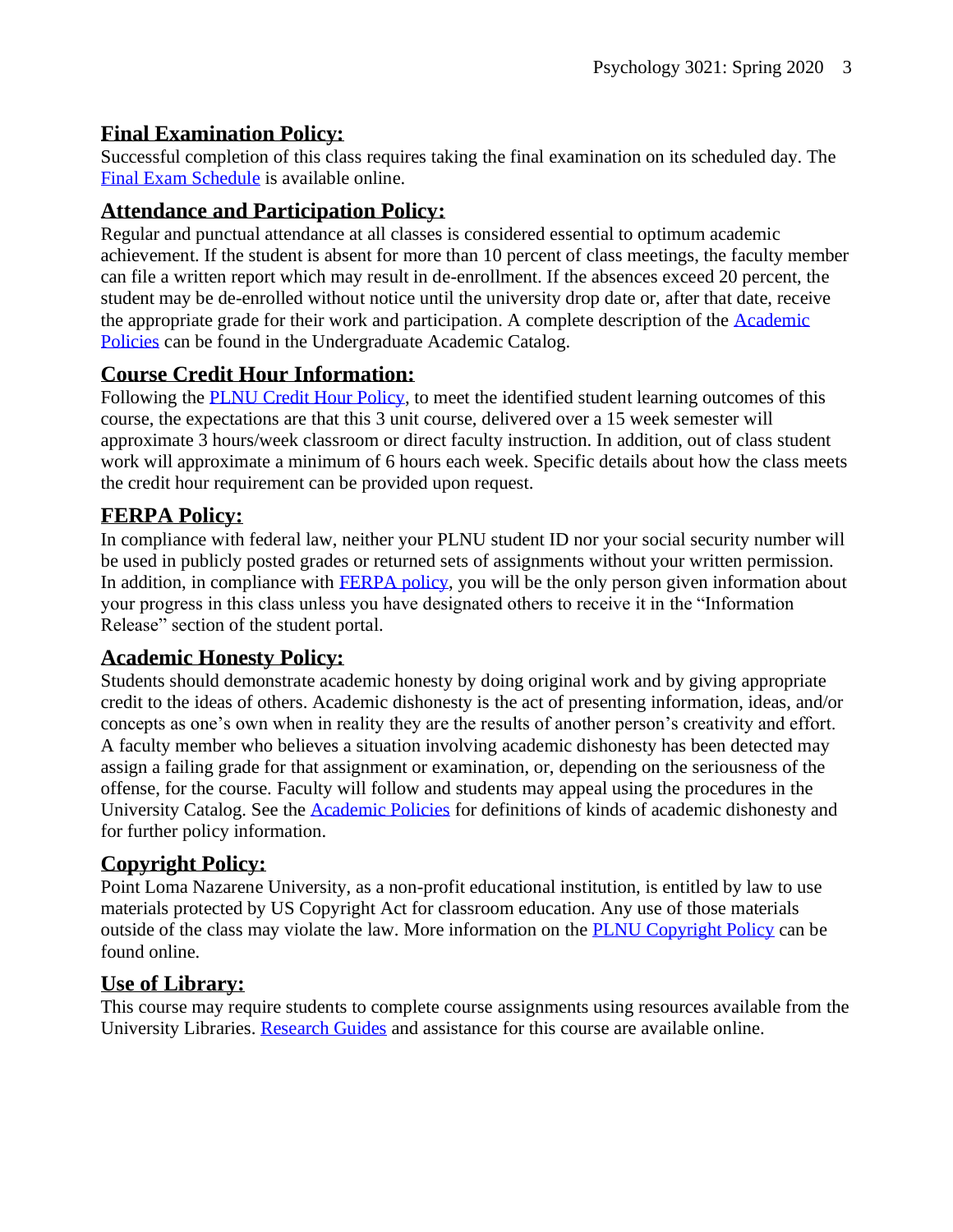#### **Academic Accommodations:**

While all students are expected to meet the minimum standards for completion of this course as established by the instructor, students with disabilities may require academic adjustments, modifications, or auxiliary aids/services. At Point Loma Nazarene University (PLNU), these students are requested to register with the [Disability Resource Center](http://www.pointloma.edu/experience/offices/administrative-offices/academic-advising-office/disability-resource-center) (DRC), located in the Bond Academic Center [\(DRC@pointloma.edu](mailto:DRC@pointloma.edu) or 619-849-2381). The DRC's policies and procedures for assisting such students in the development of an appropriate academic adjustment plan (AP) allows PLNU to comply with Section 504 of the Rehabilitation Act and the Americans with Disabilities Act. Section 504(a) prohibits discrimination against students with special needs and guarantees all qualified students equal access to and benefits of PLNU programs and activities. After the student files the required documentation, the DRC, in conjunction with the student, will develop an AP to meet that student's specific learning needs. The DRC will thereafter email the student's AP to all faculty who teach course in which the student is enrolled each semester. The AP must be implemented in all such courses. If students do not wish to avail themselves of some or all of the elements of their AP in a particular course, it is the responsibility of those students to notify their professor in that course. PLNU highly recommends that DRC students speak with their professors during the first two weeks of each semester about the applicability of their AP in that particular course and/or if they do not desire to take advantage of some or all of the elements of their AP in that course. Students may find additional support through other campus offices as well including the [Office of Spiritual Development,](https://www.pointloma.edu/offices/spiritual-development) the [Tutorial Center,](https://www.pointloma.edu/offices/tutorial-services) and/or the [Wellness Center.](https://www.pointloma.edu/offices/wellness-center)

#### **Expectations for Psychology 3021 regarding academic integrity in this class:**

- Expectations are consistent with those outlined in the academic policy.
- Collaboration is permitted in preparing for examinations.
- Any material (including but not restricted to textbook, other texts, journals, magazines, websites) incorporated into writing assignments (reaction papers, term paper, other nonexamination writing assignments) must be properly cited. Plagiarism will not be tolerated.

### **Consequences for violations of academic integrity in this class:**

- Consequences are consistent with those outlined in the academic integrity policy.
- Any type of plagiarism will result in an "F" for the particular assignment in question.
- Cheating during an examination will result in an "F" grade for the particular examination in question.
- The instructor reserves the right to issue a grade of "F" in the class for violations of the Academic Integrity Policy. This includes, but is not limited to: repeated violations of the Academic Integrity Policy, cheating of any sort during examinations and quizzes, turning in assignments not written by the student, among other violations.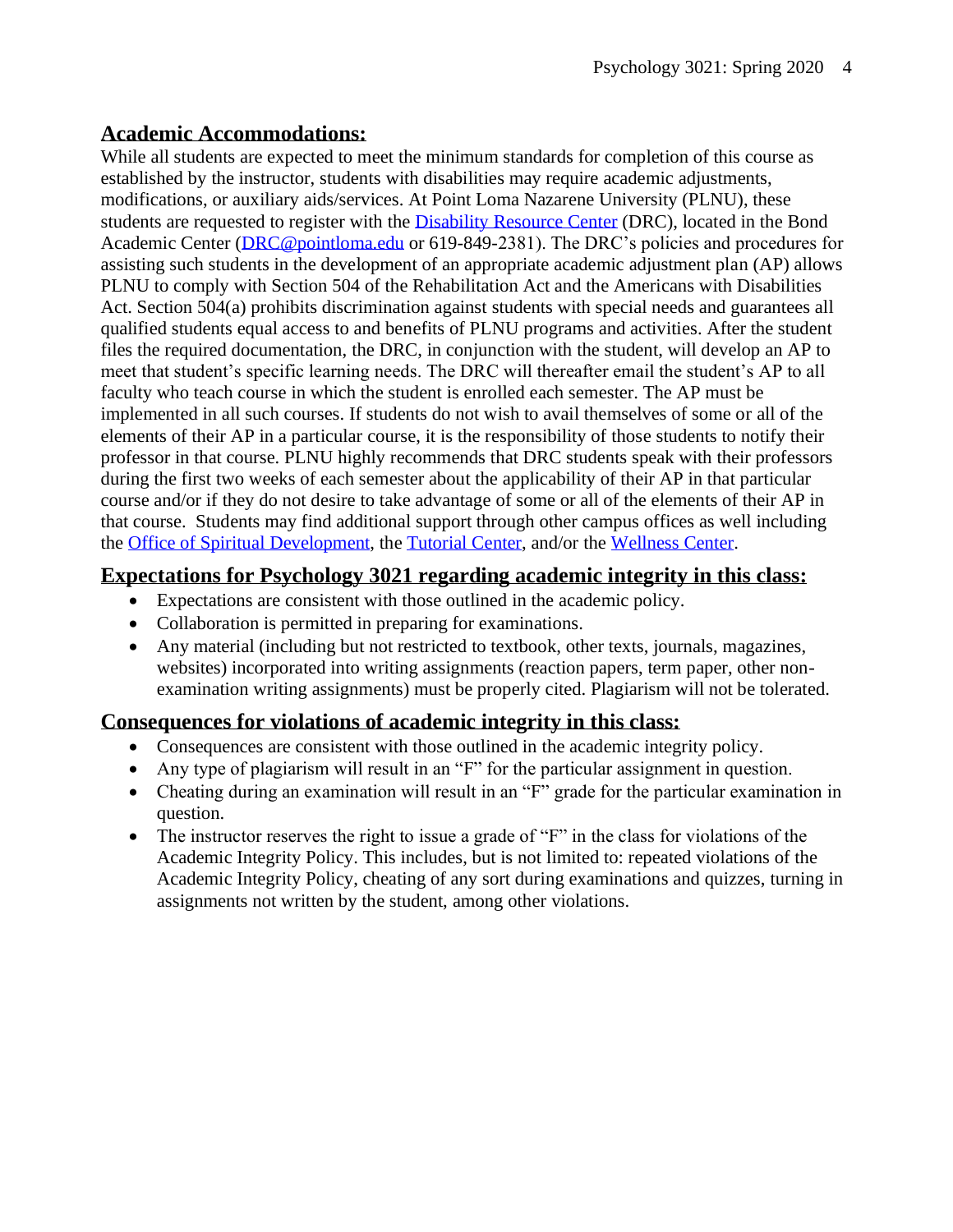# **Psychology 3021 Tentative Schedule**

#### *Introduction to Psychopathology*

Jan 16 – Introduction

Jan 21 – Views of Psychopathology *Reading Quiz 1 – Ch. 2 Models of Abnormality*

Jan 23 – Views of Psychopathology *Critical Response Paper 1 – Evaluating the Practice of Diagnosing Psychopathology*

*Unit 1 – Disorders Related to Stress and Trauma*

Jan 28 – Stress and Trauma *Reading Quiz 2 – Ch. 5 Disorders of Trauma and Stress*

Jan 30 – Stress and Trauma *Critical Response Paper 2 – Personal Reflection on Mental Illness*

Feb 4 – Somatic Symptoms and Related Disorders *Reading Quiz 3 – Ch. 8 Disorders Featuring Somatic Symptoms*

Feb 6 – Personality Disorders *Case Study 1 – The Case of Karen*

Feb 11 – Personality Disorders *Reading Quiz 4 – Ch. 13 Personality Disorders*

Feb 13 – Personality Disorders *Case Study 2 – The Case of Paulina*

Feb 18 – Exam 1 Review Session

Feb  $20 - Exam$  1

#### *Unit 2 – Disorders Related to Cognition and Mood*

Feb 25 – Anxiety, Obsessive-Compulsive, and Related Disorders *Reading Quiz 5 – Ch. 4 Anxiety, Obsessive-Compulsive, and Related Disorders*

Feb 27 – Anxiety, Obsessive-Compulsive, and Related Disorders *Case Study 3 – The Case of Ike*

Mar 3 – Mood Disorders *Reading Quiz 6 – Ch. 6 Depressive and Bipolar Disorders*

Mar 5 – Mood Disorders *Case Study 4 – The Case of Maria*